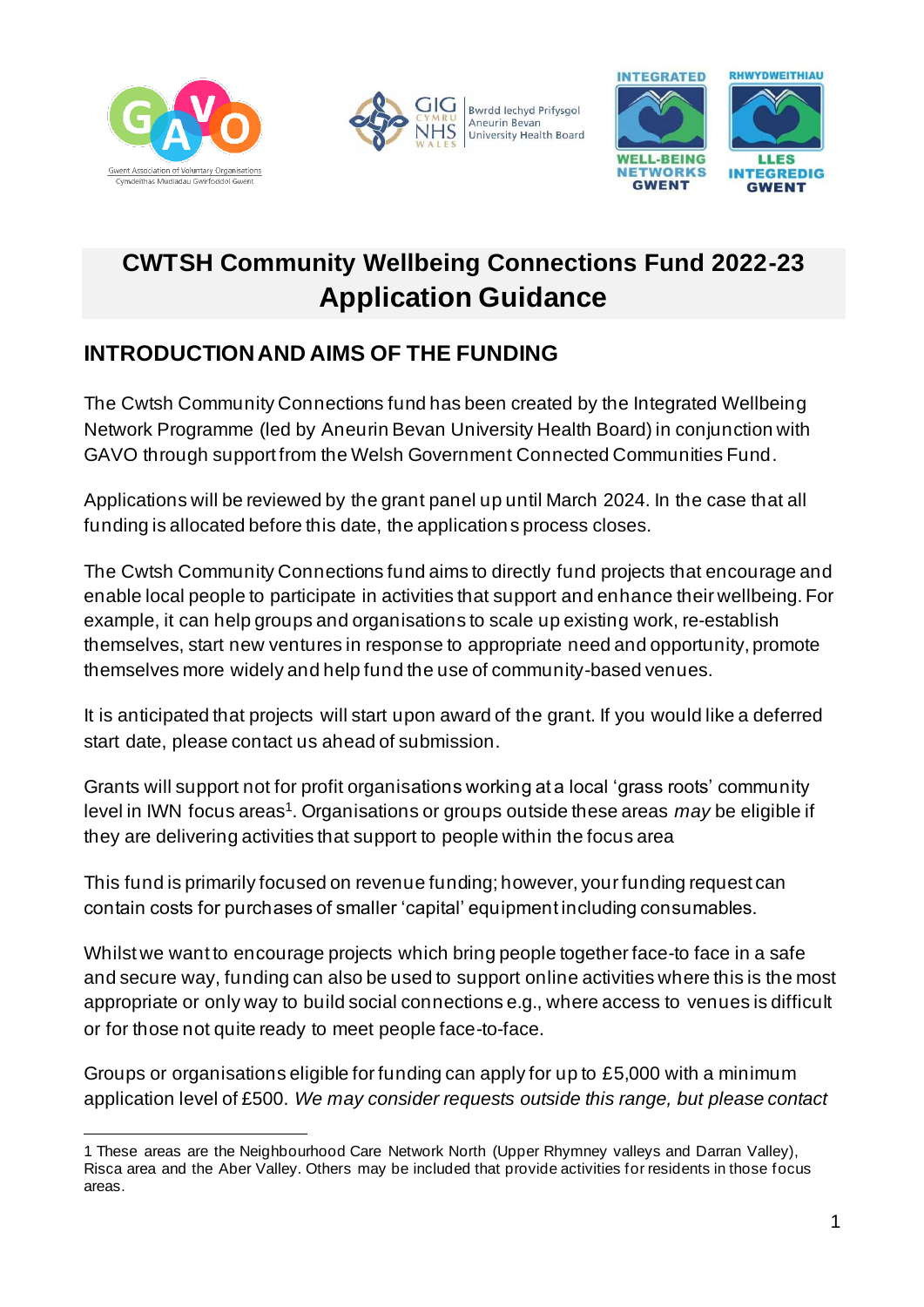*us first to discuss. Normally, organisations or groups cannot submit more than one application in any funding window.* 

If you have any queries, please contact Officer Heather Manson by email (Heather.R.Manson@wales.nhs.uk) or on 07581 019 410, or Kevin Dawson by email (kevin.dawson@gavo.org.uk) or on 07373 023 540

## **FOCUSES FOR THE FUNDING**

- Establishment, development and delivery of connection events and support activities such as talking cafes at community hubs and venues.
- Support for specific activities that support men's or women's mental health this could include men's sheds, menopause support etc.
- Support development of activities for older members of our communities along with a specific focus on dementia to the Dementia Friendly Bargoed (plus upper Rhymney valley) and Dementia Friendly Risca and the Caerphilly Age Friendly Communities initiative.
- Development of appropriate community outdoor activities that support wellbeing.
- Activities that support the mental wellbeing of young people who have been unduly affected by the effects of the pandemic.
- Opportunities to develop community volunteering to support wellbeing activities and initiatives.

The above areas are not exclusive, and we welcome ideas in keeping with the overall aims of the fund.

### **ELIGIBILITY**

| <b>Your Organisation Can Apply If:</b>        | <b>The Fund Will Not Support:</b>           |
|-----------------------------------------------|---------------------------------------------|
| It is a voluntary sector (not-for-profit)     | A political organisation<br>$\bullet$       |
| organisation and is independent of            | A statutory organisation*                   |
| government, private and public sectors:       | A private organisation                      |
|                                               | An individual                               |
| <b>Registered Charity</b><br>$\circ$          |                                             |
| ○ Constituted Group                           |                                             |
| ○ Community Interest Company                  |                                             |
| ○ Charitable Incorporated Organisation        | *Please note, the funding panel will be     |
| ○ Company Limited by Guarantee                | happy to see bids submitted by              |
| The proposed project will contribute to       | partnerships which include statutory        |
| one or more of the fund's aims and            | organisations, provided the lead partner is |
| priority areas and solely for activity in the | a not-for-profit organisation               |
| IWN areas in Caerphilly (see above -          |                                             |
| footnote 1.)                                  | Grants will not be awarded                  |